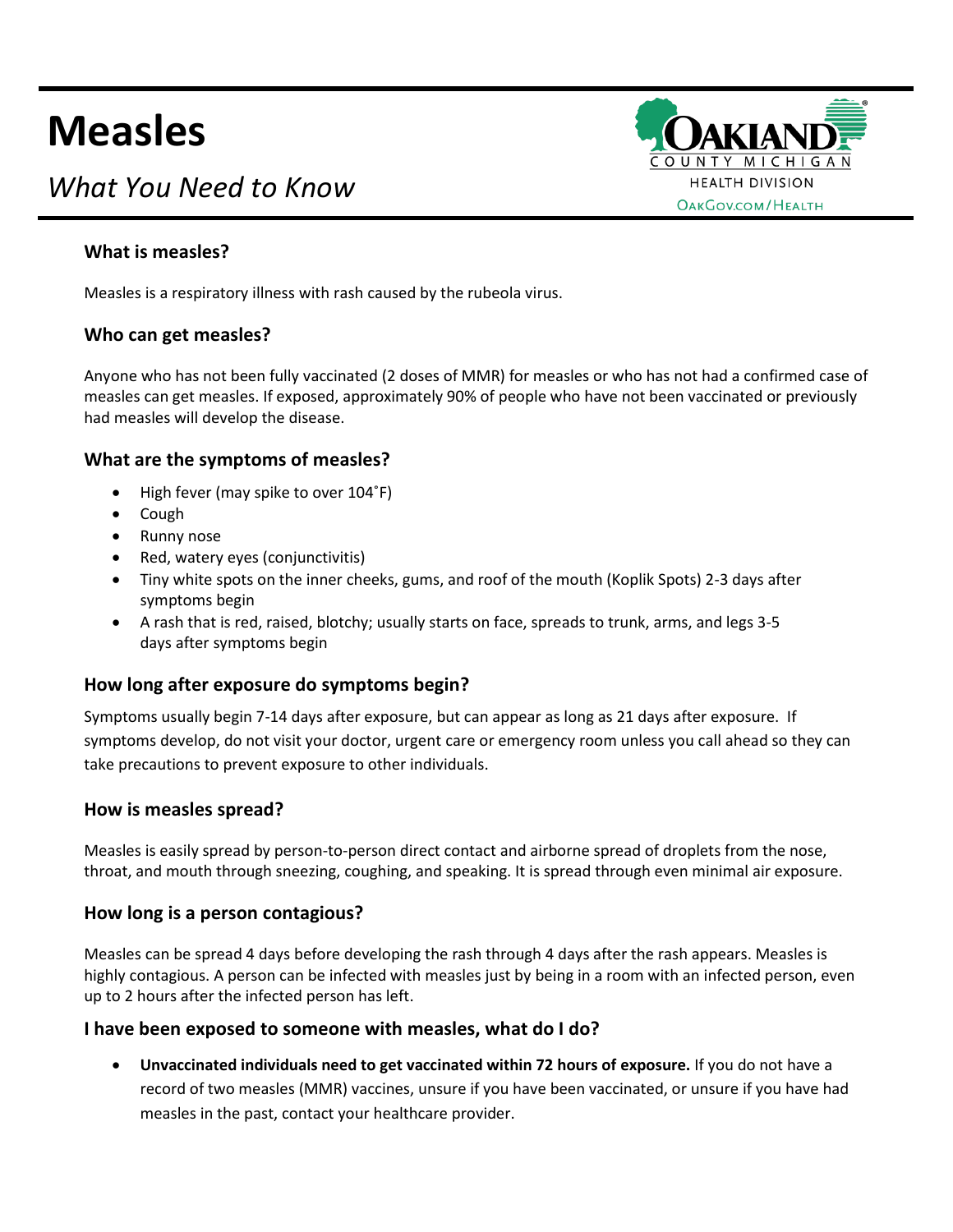- **Immune Globulin (Ig) treatment is effective within 6 days of exposure for high-risk individuals**  including those who are unvaccinated or unsure about vaccination status, pregnant women and those with a weakened immune system due to illness and diseases like HIV, malnutrition, and/or medications.
- **If symptoms develop, do not visit your doctor or emergency room unless you call ahead** so they can take precautions to prevent exposure to other individuals.
- **Stay home if you are sick and don't allow visitors in your home as measles is highly contagious.**
- **Watch for symptoms for 21 days after potential exposure.** Call your preferred healthcare provider if symptoms develop and you believe you were exposed.

#### **Are there complications from measles?**

Measles can make individuals very ill. Encephalitis (inflammation of the brain) is a serious complication of measles. A more common complication of measles is an ear infection or pneumonia. During pregnancy, measles may cause preterm birth or the baby being born at a low birthweight. Death due to measles is rare in the U.S.

#### **Is there a treatment for measles?**

If exposed to someone with measles, unvaccinated individuals or those without evidence of immunity can be vaccinated within 72 hours of exposure to help prevent disease. Immune Globulin (Ig) treatment is effective within 6 days of exposure for high-risk individuals.

Bed rest at home for at least 4 days after the appearance of the rash is necessary to not infect others. Supportive care can be given to relieve symptoms and address complications

# **How can measles be prevented?**

- Measles is preventable by vaccination.
- Measles vaccine is a 2-dose series.
- All healthy children should be vaccinated at 12 15 months with the combination shot for measles, mumps, rubella (MMR).
- A 2nd MMR vaccine is usually given at 4 6 years of age. It can be given at any time as long as it is at least 4 weeks after the 1st dose.
- Some infants less than 12 months old should get a dose of MMR if they are traveling out of the country (this dose will not count toward their routine series), were exposed to someone with measles or are in an area with ongoing transmission. Discuss with your healthcare provider to see if this is an option for your child.
- Adults born in 1957 or later should receive at least 1 dose of MMR vaccine unless they have other acceptable evidence of immunity. A second dose of MMR vaccine is needed for adults who may have been exposed to a measles case, or those who are students in colleges/universities, work in health care, or plan to travel internationally. Check with your health care provider to see if you need to be vaccinated.
- Pregnant women should not get vaccinated as this is a live viral vaccine.





The Oakland County Health Division will not deny participation in its programs based on race, sex, religion, national origin, age or disability. State and federal eligibility requirements apply for certain programs.

I:\Health\Admin\Materials Center\CHPIS\_Fact\_Sheets\2015 converted\fs\_Measles.doc revised 03/22/19